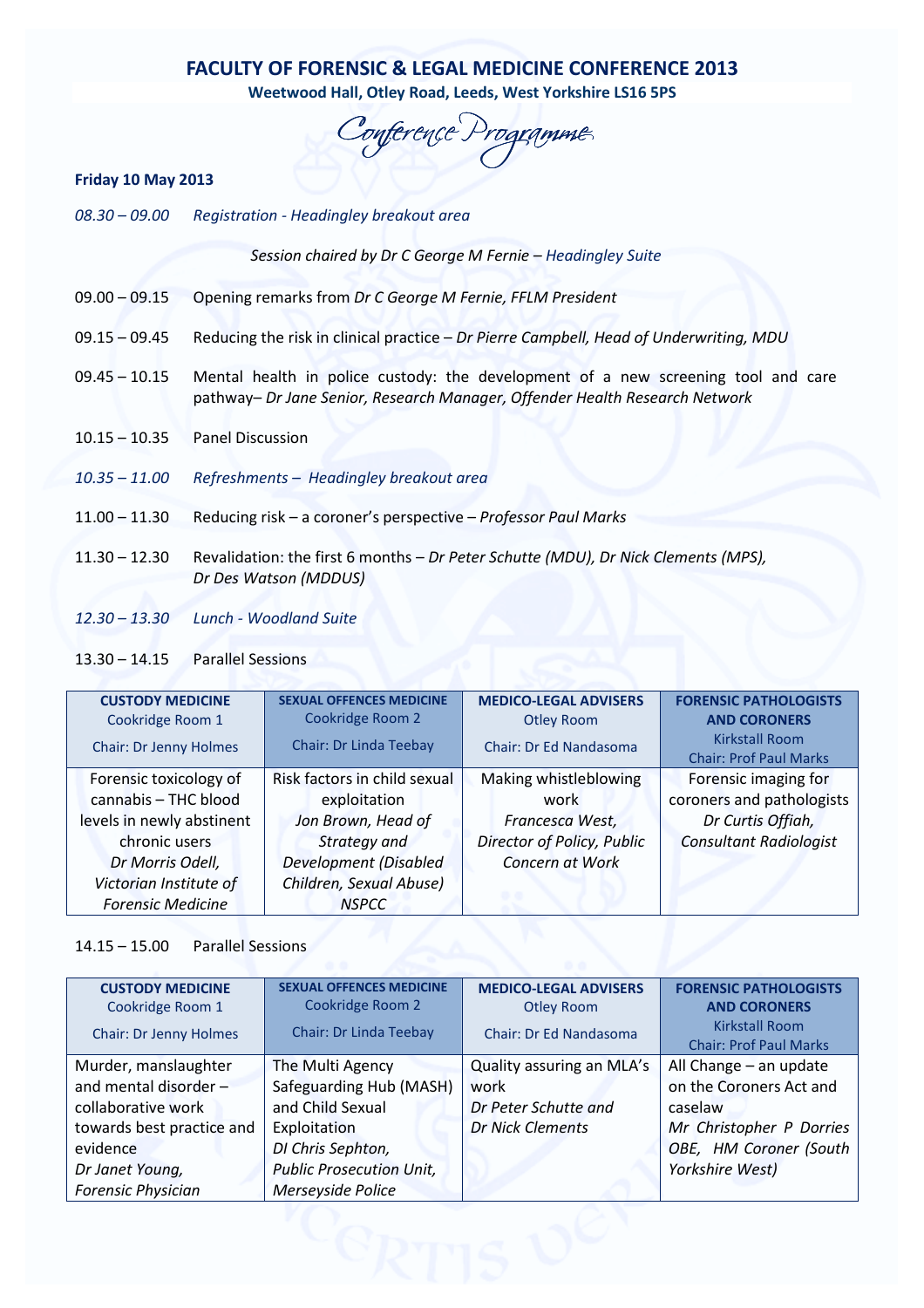# Friday 10 May 2013 cont.d

- 15.00 15.15 Refreshments Headingley breakout area
- 15.15 17.15 Annual General Meeting Headingley Suite
- 17.15 17.45 Refreshments Headingley breakout area
- 17.45 18.45 The David Jenkins Lecture Headingley Suite Witnessing other people's trauma: What does it mean for members of the Faculty of Forensic and Legal Medicine?

Professor Miranda Horvath

- 19.30 20.00 Drinks Reception Brasserie
- 20.00 late Gala Dinner and Dance Woodland Suite Dress code: Black tie